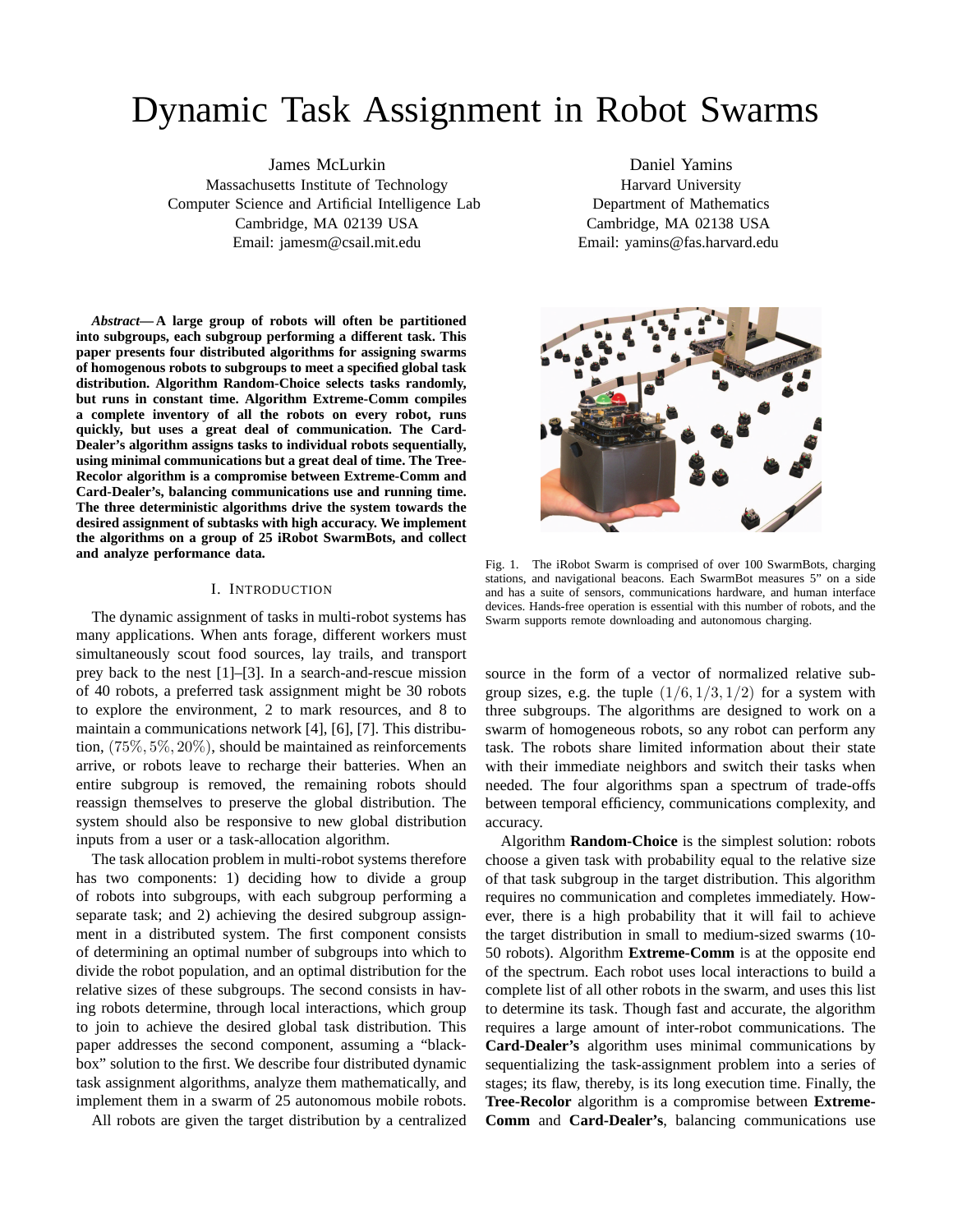

Fig. 2. Illustration of task assignment for a group of 12 robots. The desired task assignment is given in percentages of red(dark grey), green(medium grey), and blue(light grey),  $(1/6, 1/3, 1/2)$ . In the left panel, none of the robots have selected a task. In the right panel, the task assignment is incorrect. A task assignment algorithm will drive the system to the distribution illustrated in the center panel with 2 reds, 4 greens, and 6 blues. Note that robots with similar tasks are placed near each other for illustrative purposes - this is neither a result of nor a requirement for algorithm execution.

and running time by using gradient trees. All of the algorithms are robust to the removal or addition of robots at any time, which is critical for implementation in any real multi-robot system.

We implemented the algorithms on a group of iRobot SwarmBots (Figure 1). The algorithms generally performed to predicted levels of communications usage, temporal efficiency, and assignment accuracy, but problems arose due to bandwidth limitations in the communication hardware of the SwarmBot system.

# *A. Related Work*

The first stage of the task allocation problem – the determination of the optimal group structure and size distribution for a variety of distribution problems – has been studied extensively by Mataric and others [8], [9], [11]. The problem we study here, that of achieving a target distribution, has been addressed using probabilistic threshold models [12], [3], [13], [14]. But these techniques do not provide precise and variable control over global task distribution, and provide no guarantee for success in small groups. Also, when the number of tasks exceeds a small number (often 2 or 3), probabilistic threshold methods often have multiple steady states which can trap systems away from a desired task distribution [12]. What is needed is an algorithm which deterministically drives the task distribution to the desired global proportions, independent of other system dynamics.

# *B. Problem Description*

We model a swarm of *n* robots  $\{x_{ID}|1 \leq ID \leq \}$  $MaxRobots$ } for some large constant  $MaxRobots$ . Each robot has a unique hard-coded identification number, a processor, and enough memory to store state proportional to  $n$ . Each robot has a communications system that enables it to communicate with its *neighbors*, robots that are within a circle of some fixed radius determined by the communications hardware. These communication neighborhoods define a directed graph  $G$  whose nodes correspond to robots and whose edges correspond to communications links between neighboring robots. We require this graph to be connected at all times. Each robot selects an integer task between 1 and  $m$ , and a robot can change their task assignment at will.

Every robot has a local execution clock which regulates algorithm execution and message broadcast, and every robot's execution clock increments at the same rate. This rate is much slower than the robot's actual processor clock, so events can be modeled as occurring instantaneously on each "tick" of the execution clock. Therefore, algorithms will be executed at the same rate on each robot, even though no two robots are likely to execute the same instruction simultaneously. Therefore, the swarm as a whole has a well-defined *execution cycle*, the period during which all robots have collected messages and executed an algorithm exactly once, though different robots will not be at the same point in the cycle at the same time. We can therefore model the swarm as a *synchronous dynamic network*; i.e., as if there were one global clock to which all events synchronize, even when robots enter or depart. The algorithms described in this paper do not depend on global synchronization, only on the fact that duration of the execution cycle is the same for all robots.

At any given moment  $t$ , the system possesses a task distribution vector  $dv(t) = (n_1/n, \ldots, n_m/n)$  in which  $n_i$  is the number of robots in task-group  $i$ .<sup>1</sup> The global task assignment problem is to find a distributed algorithm such that given a target distribution vector  $\mathbf{p} = (p_1, \ldots, p_m)$ , the distribution  $dv(t)$  converges as close to p as possible. That is,

$$
\lim_{t \to \infty} dv(t) = argmin_{v} \{ ||v - \mathbf{p}||_2 \quad \text{for} |v| = n \}.
$$

Additionally, we want the algorithm to be insensitive to arbitrary changes in the total number of robots  $n$ , or the topology of graph  $G$ , as long as the network remains connected.

# II. FOUR ALGORITHMS

### *A. The Random-Choice Algorithm*

In the **Random-Choice** algorithm each robot draws a random number  $x \in [0, 1]$  uniformly and *bins* it with respect to p: if  $x \in [p_1 + ... + p_{i-1}, p_1 + ... + p_i]$  then the robot enters taskgroup *i*. Its running time is  $O(1)$ , depending only on the time it takes to choose and bin  $x$ . No inter-robot communication is required.

Let  $X_i$  be the random variable defined by the relative percentage of robots in task  $i$  after  $n$  robots have chosen as above, so that  $X = (X_1, \ldots, X_m)$  is a random m-dimensional column vector whose entries sum to 1. The variable  $n \cdot X$  is distributed according to the  $(m-1)$ -dimensional multinomial distribution with sample size *n* and mean  $E[X] = n \cdot p$ . Hence, X itself is distributed according to a  $(m - 1)$ -dimensional

<sup>1</sup>Since  $n = \sum_{i=1}^{C} n_i$ , the elements of **p** sum to unity.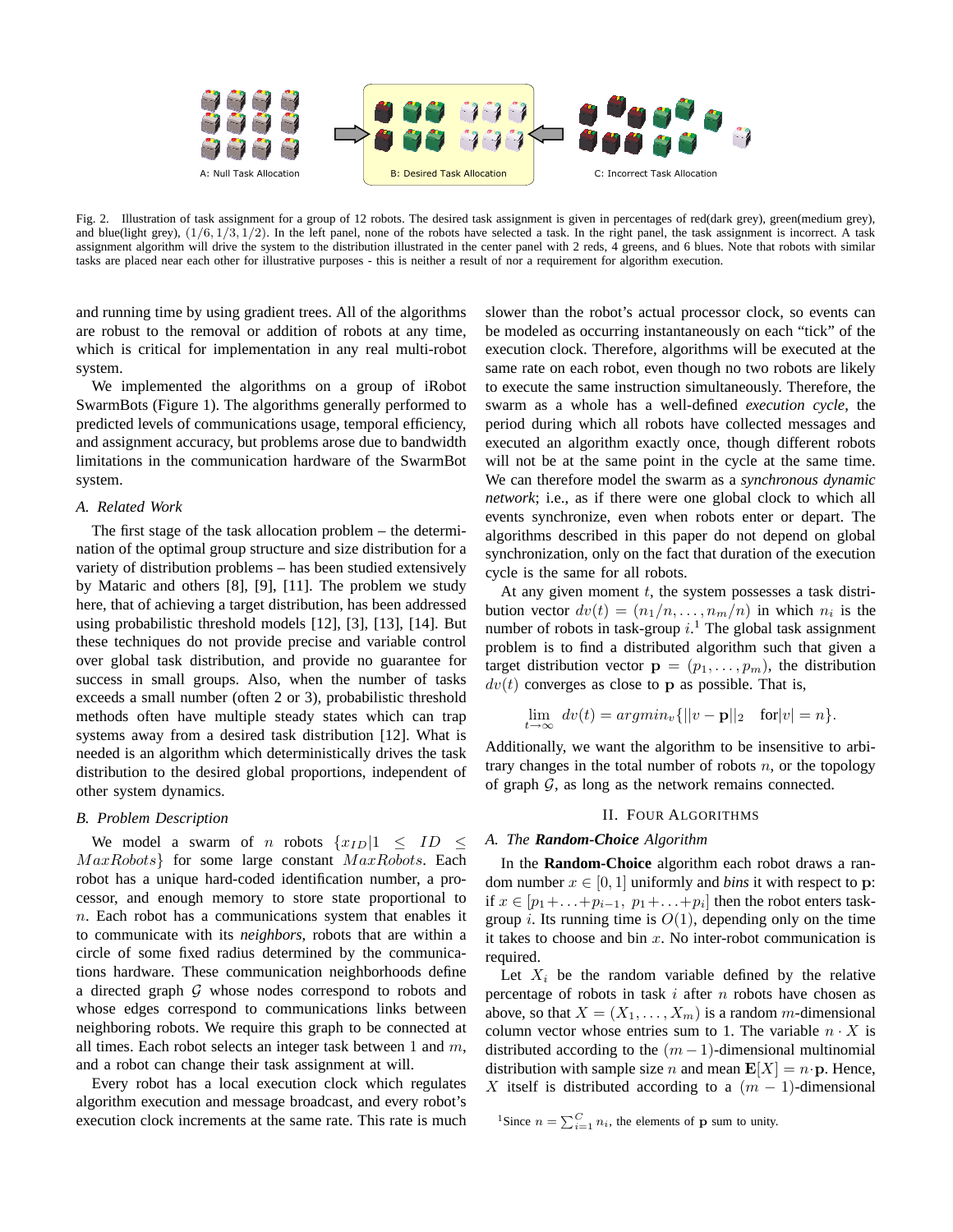multinomial distribution in which the domain has been normalized by  $n$ , the number of robots.  $X$  has expected value  $E[X] = p$  and covariance matrix

$$
\Sigma_{\mathbf{p}} = \mathbf{E}[(X - \mathbf{E}[X])(X - \mathbf{E}[X])^T] = \frac{1}{n}(\mathbf{D}_{\mathbf{p}} - \mathbf{p} \cdot \mathbf{p}^T),
$$

where  $p<sup>T</sup>$  is the transpose of p, a *m*-dimensional row-vector, and  $D<sub>p</sub>$  is the diagonal matrix whose *i*-th diagonal element is  $p_i$ . Hence, accuracy improves quickly as n increases. However, in a group of 40 robots (a large number by today's standards), a task requiring 5% of the total robots stands a nearly 13% chance of receiving no assignment. If this task is required for the global application, the entire mission will fail. Many practical systems are too small for such probabilistic methods to be reliable.

However, **Random-Choice** is optimally accurate if interrobot communication is prohibited. One direction for improvement is represented by the probabilistic threshold models developed Deneubourg et al. and others [3], [12]–[14]. After initializing via the **Random-Choice** algorithm, each robot would query its neighors' task states: the further the local distribution is from optimal, the more likely the robot would change its task to rectify the imbalance. This kind of algorithm will converge to a near-optimal distribution in most circumstances. However, these algorithms still have a non-trivial probability of failure for distributions with small relative assignments, or in small-to-medium sized systems. The threshold models are not usable in applications where robots performing the same task need to be near each other.

# *B. The Extreme-Comm Algorithm*

In the **Extreme-Comm** algorithm, each robot constructs a list of the IDs of all the robots in the network. Each robot selects its task based on its relative position in this list. The algorithm runs quickly, but as its name suggests, it requires a large amount of inter-robot communication.

At every execution cycle, each robot broadcasts a RobotID message to its neighbors containing the tuple *(MyID, timestamp)* of its own ID and its current execution clock value. During each cycle, the robot receives new  $RobotID$  messages from its neighbors, and compiles them into a list. In the next cycle, it rebroadcasts this list of messages, along with a new RobotID message of its own with an updated timestamp. The algorithm runs continuously, so that  $RobotID$  messages from each robot propagate throughout the network. After  $T = Diam(\mathcal{G})$  cycles, each robot will have an accurate list of all the robots in  $G$ . A new robot added to the network will propagate messages as above, and its presence will be known to all other robots in at most  $T$  cycles. Once a messages has been relayed, it is stored on a separate list for a "refractory period" P before being deleted. The robot does not rebroadcast messages from this list, or any copies of them received from neighbors, a second time. If a robot is removed, its absence will be noted within  $T$  execution cycles by all robots, since it will no longer be present to propagate new copies of messages bearing its ID.

Since each robot maintains a list of the IDs of all the other robots in the network it can determine its relative position in that list. Each robot then selects a task by taking its position in the list and binning it with respect to p, just as in the **Random-Choice** algorithm. Note that the algorithm does not require an unbounded timestamp in the  $RobotID$  messages, and can use one which resets to 0 after reaching some maximum value, as long as the maximum value is larger than the refractory period P. The largest value of P required is  $Diam(\mathcal{G})$ , but P can be made as short as 2 cycles, though smaller values make the algorithm less robust to network topology changes. The algorithm is self-stabilizing and converges deterministically to the correct task distribution within  $T$  cycles of initialization or  $T + P$  cycles of any perturbation.

The communications complexity per-robot per-cycle scales as  $n$ , since each robot must send one  $RobotID$  message for every robot in the network. The expected total number of messages sent by all robots during convergence scales as  $Diam(G) \times n^2$ , which could make this algorithm impractical for a swarm with modest communication bandwidth. The algorithm is also unattractive aesthetically because it collects a large about of global information on each robot that it does not use to solve the problem.

# *C. The Card-Dealer's Algorithm*

The **Card-Dealer's** algorithm breaks the task assignment problem into a series of stages. At each stage, a robot is "dealt" a task as a function of the stage number, just as a card player is dealt a card as a function of her position around a gaming table. There are as many stages as robots in the system, and the algorithm completes each stage before moving on to the next. This causes the algorithm to run slowly. But unlike **Extreme-Comm**, **Card-Dealer's** never calculates or stores any global quantities, thereby minimizing inter-robot communication and memory requirements.

In every stage of the **Card-Dealer's** algorithm, a "competitive suppression" technique is used to identify the robot in the network with smallest ID. Each robot broadcasts its own ID to its neighbors repeatedly, unless it receives a similar broadcast message indicating that a robot with smaller ID is present. It then switches to rebroadcasting this smaller ID, until it receives a message indicating that a robot with an even smaller ID is present, at which point it switches to rebroadcasting that ID instead. This procedure continues until, after at most  $T = Diam(\mathcal{G})$  steps, the smallest ID in the network, say  $LID<sub>1</sub>$ , has won out and is known to all robots. After waiting for  $T$  cycles during which  $LID_1$  has remained stable, the robot with this smallest ID,  $x_{LID_1}$ , selects its task according to the rule described below. This robot then declares the beginning of stage 2. This begins another round of competitive suppression, which identifies the second-smallest ID in the network. During this period the first robot relays messages but does not actively participate in the competitive suppression procedure. Once the new minimum ID stabilizes, the selected robot  $x_{LID_2}$  selects its task, declares stage 3, and sets itself to be inactive. This procedure continues until the robot with highest ID in the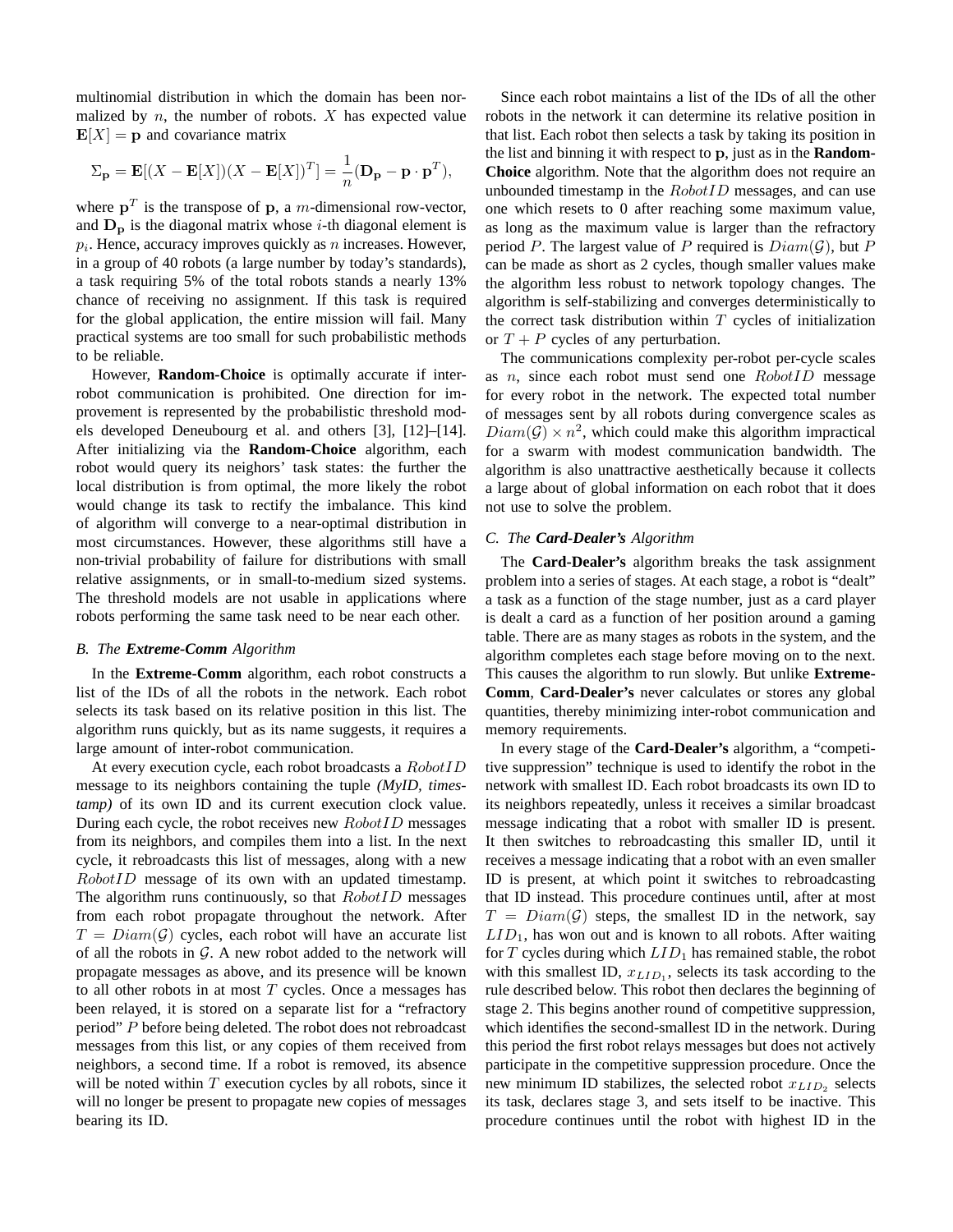network selects its task and becomes inactive. When no new stage has been announced for more than  $T$  steps, all robots reset the stage counter and reactivate. The whole procedure repeats, running continuously, to allocate robots that have been newly added to or removed from the network.

The **Card-Dealer's** algorithm requires each robot to obtain an estimate of the diameter of the network in order to know how long to wait at each stage. This is to ensure that robots wait long enough to identify the unique minimal ID at a given stage before moving on. Description of a diameter estimation algorithm is given in subsection II-E.

The order of task choice in the **Card-Dealer's** algorithm is based on the fact that any distribution  $\mathbf{p} \in \mathbb{Q}^m$  possesses a *minimal representation*, the sequence of integers  $v =$  $(v_1, \ldots, v_m)$  of minimal sum  $V = \sum_i v_i$  such that  $\mathbf{p} = \mathbf{v}/V$ . The simplest ordering would be for the robot at stage  $s$  to pick task i if s mod V is between  $v_1 + \ldots + v_{i-1}$  and  $v_1 + \ldots + v_i$ ; this "bins" s with respect to the minimal representation. If the size of the population  $n$  is divisible by V, this achieves optimal accuracy. However, if n mod  $V \neq 0$ , the last  $n \mod V$  robots are part of an incomplete minimal representation. Depending on the order in which the preceding robots have been retasked, the resulting distribution may not be a closest-possible approximation. Because the **Card-Dealer's** algorithm never calculates the total number of robots in the system, it cannot explicitly take advantage of knowing  $n$ , and therefore  $n \mod V$ , to compensate.

However, a better ordering can be chosen, so that regardless of the value of n mod V, the resulting distribution is optimal. The key fact is that the closest approximation to a given  $\mathbf{p} = (p_1, \ldots, p_n)$  by an integer sequence of length k, say,  $(p_{1,k}, \ldots, p_{n,k})$ , is equal to the closest approximation generated from  $(p_{1,k-1}, \ldots, p_{n,k-1})$  by adding 1 robot to one of the task types. This can be seen by noting that

$$
min_{\sum_{i} n_{i} = k} \left\{ \sum_{1}^{m} (p_{i} - \frac{n_{i}}{k})^{2} \right\}
$$
  
= 
$$
min_{j} \left\{ \left( p_{j} - \frac{p_{j,k-1}(k-1)+1}{k} \right)^{2} + \sum_{i \neq j} \left( p_{i} - \frac{p_{i,k-1}(k-1)}{k} \right)^{2} \right\}.
$$

If we let

$$
j_k^* = argmin_j \left\{ \left( p_j - \frac{p_{j,k-1}(k-1)+1}{k} \right)^2 + \sum_{i \neq j} \left( p_i - \frac{p_{i,k-1}(k-1)}{k} \right)^2 \right\}
$$

then the sequence  $s_k = j_k^*$  is the optimal sequence for each k. Further analysis shows that  $j^*$  can be evaluated via a simple non-recursive procedure.

The **Card-Dealer's** algorithm is self-stabilizing under changes in the robot population. First, consider a robot  $x_{ID}$ to be added in to the system at time  $t$ . This robot will be active when added. If its ID is smaller than that of any of the active robots, it will win the competitive suppression and select its task in that stage. If not, then it will wait for its turn as if it had been present since the beginning. Now consider a robot  $x_{ID}$  that is removed from the network. If  $x_{ID}$  is still active and there exists an active robot  $x_{ID'}$  in the network with  $ID' < ID$ , then the algorithm will simply skip over the lack of  $x_{ID}$  as if it never were present in the first place. If  $x_{ID}$  has already selected its task, then the gap will be rectified after all other robots have selected their tasks and the stage counter is reset. The only case in which care must be taken is if  $x_{ID}$  is the robot with smallest ID active in the network at that instant. In this case, the network might already have propagated  $x_{ID}$ as the lowest active robot, and other robots in the system will have stored this as their value for the  $LID$  variable. If  $x_{ID}$ is removed before retasking and sending the signal for the next stage, then the algorithm will encounter a liveness fault, because the system will not know to move on and identify the robot with the next largest ID as a replacement for  $x_{ID}$ . This problem is solved by adding a liveness-error check. If the value that a robot stores in LID does not change for a longer time than could arise if  $x_{LID}$  were present, robots clear  $LID$ , wait for  $2Diam(\mathcal{G})$  cycles, and return to searching for the robot with the lowest ID.

The **Card-Dealer's** algorithm is as slow as the **Extreme-Comm** algorithm is communications-intensive. The expected running time scales as  $O(Diam(G) \times n)$ . However, the per-robot per-cycle communications complexity is constant. Hence, the total number of messages passed between all robots during convergence scales as  $Diam(G) \times n^2$ , just as in **Extreme-Comm**.

# *D. The Tree-Recolor Algorithm*

The **Tree-Recolor** algorithm elects a robot by competitive suppression as in the **Card-Dealer's** algorithm, and uses gradients to construct a spanning tree of the network with that robot as root. By standard tree-summing algorithms, the task distribution in each subtree is computed and propagated up one level, so that the root eventually receives the global distribution. The root uses this information to compute and distribute "retasking" messages that cause robots below it in the tree to switch to the correct task. The **Tree-Recolor** algorithm uses gradient trees to balance communications usage and running time.

A gradient is a multi-hop messaging procedure used in many routing protocols to find optimal routes through *ad hoc* networks [16]. A source robot creates a *gradient message* that is broadcast to its neighbors. Each robot rebroadcasts received gradient messages, which propagate through the network. Whenever a non-source robot receives several gradient messages in the same execution cycle, it relays the one with the lowest hop-count, adding 1 to account for itself. This constructs a tree on the graph  $G$  with the source robot as root. Other robots have a parent and (possibly several) children in this tree. The tree is continually rebuilt from the source outward; if the source is removed, the gradient dies out in a controlled fashion [6]. This dynamic maintenance is essential for applications in swarms of mobile robots. Many elegant algorithms are defined on trees, and by constructing a spanning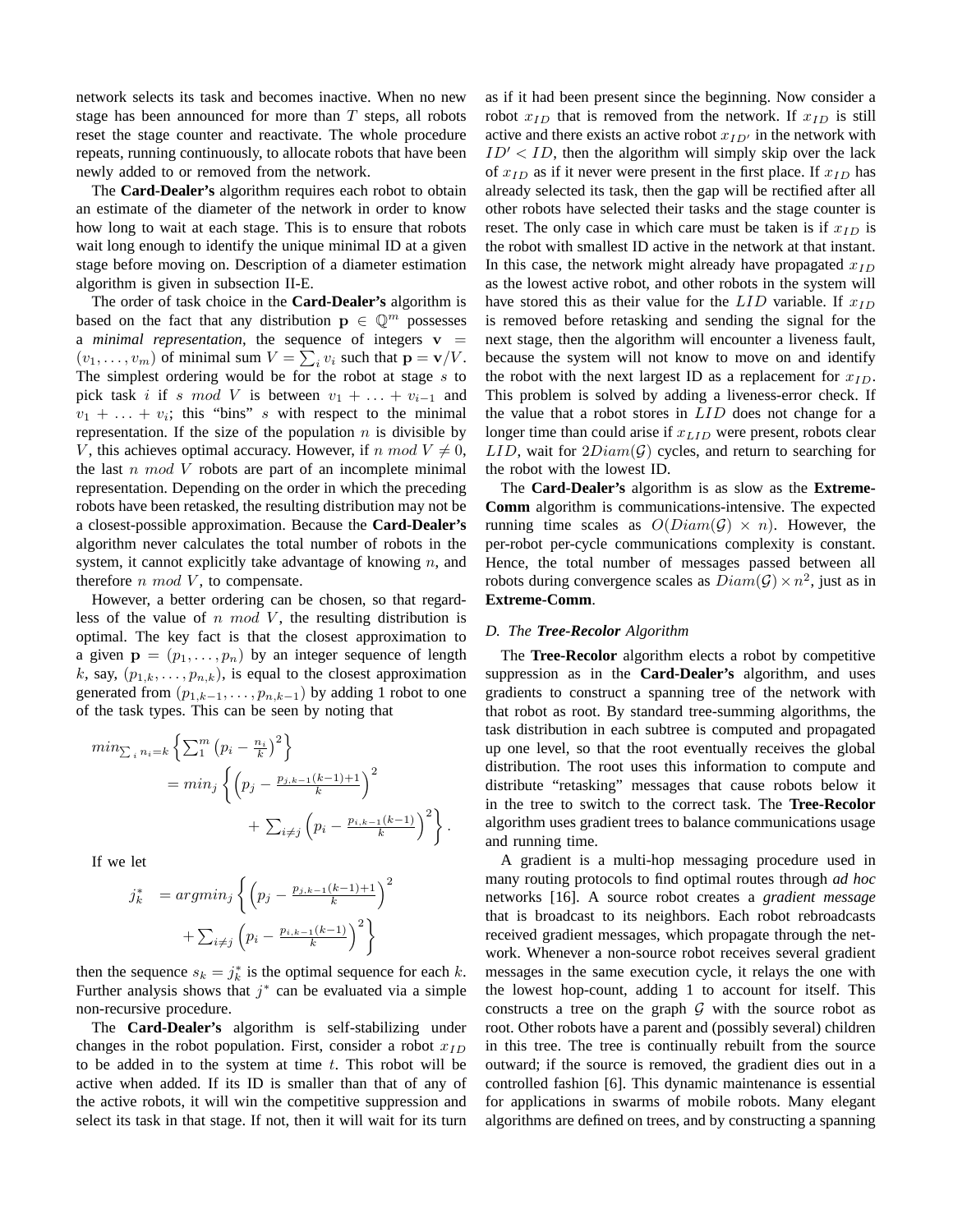tree via gradients, the swarm is able to take advantage of all these algorithms.

In **Tree-Recolor**, each robot begins as a source for the gradient. The gradient propagation algorithm from above is modified so that a message from a source with a lower ID is selected for rebroadcast, even if it has a higher hop-count than a message from another source. Messages from the same source are evaluated as described above. This produces a competitive suppression of higher source IDs (as in the **Card-Dealer's** algorithm), and the robot  $x_{min}$  with the minimal ID in the network eventually wins out as the unique source, becoming the root of a spanning tree T of G. Leaves, *level 1* robots, send messages containing their task to their parents, the *level 2* robots. The level 2 robots sum these messages, computing the number of children they have in each task. They then pass this information up the gradient to their parents, taking care to add 1 for their own task. This repeats on each execution cycle at all levels of the tree, so that the source receives an accurate picture of the current global task distribution, as long as  $G$  remains stable for at least  $T = 2 \times Depth(T)$  cycles. In addition, each robot learns what level it is in the tree by taking the maximum of the levels of its children, adding 1, and passing this up to its parent. The source thus learns  $Depth(\mathcal{T})$  as well.

When the values of the distribution sums seen by the source are stable for more than  $Diam(\mathcal{G})$  cycles, the source calculates a "retasking-array" R, a matrix in which the  $(i, j)$ -th entry is the number of robots in task-group  $i$  that should switch to taskgroup  $j$  to achieve the goal distribution. The source changes tasks itself, if appropriate, and then calculates and transmits "subtree retasking arrays",  $R_1, \ldots, R_k$ , one to each of its k children. Care is taken to ensure that each of these arrays contain no more retasking commands for a given task than robots in that subtree. The children process their retasking arrays, changing their own task if necessary, then calculate and transmit subtree retasking arrays to their own children. The retasking commands spread as a wavefront down the tree. When they reach the leaves, the goal distribution is achieved. The source waits  $T$  cycles before broadcasting a new retasking array, ensuring that the previous arrays have completed their propagation and the new task sums reflecting the changes have accumulated back at the source. Transmitting new retasking arrays earlier than this could cause the global task assignment to become unstable, and goal distribution to never to be achieved.

Since  $Depth(\mathcal{T}) \leq Diam(\mathcal{G})$ , the run time of the **Tree-Recolor** algorithm is  $O(Diam(\mathcal{G}))$ , comparable to that of the **Extreme-Comm** algorithm. However, the per-robot percycle communications usage scales as  $O(km)$ , where k is the maximum allowed number of retasking messages transmitted per cycle, plus one gradient message. This maximum is determined by the hardware implementation. Communications usage is significantly better than **Extreme-Comm**, as m, the number of different tasks, is usually smaller than  $n$ . The total number of messages passed throughout one full run of the algorithm scales as  $O(m \times n \times Diam(\mathcal{G}))$  which is one factor



Fig. 4. The iRobot SwarmBot is designed for *in vivo* distributed algorithm development. Each SwarmBot has four IR transceivers, one in each corner, allowing nearby robots to communicate and determine the bearing, orientation, and range of their neighbors. An omnidirectional bump skirt provides robust low-level obstacle avoidance. The 40 MHz 32-bit microprocessor provides more than enough processing power for our algorithms.

less in  $n$  than the previous two algorithms.

#### *E. Diameter Estimation*

The **Card-Dealer's** and **Tree-Recolor** algorithms need to synchronize robot state transitions to within a diameter period across the network. To achieve this, they must estimate the worst-case time that a message needs to propagate throughout the network. This is determined by the diameter  $Diam(\mathcal{G})$ , the maximum distance between any two nodes in  $\mathcal{G}$ .

The diameter can be estimated by starting a gradient tree from any node  $a \in \mathcal{G}$ , and noting that  $Diam(\mathcal{G}) \leq 2D$ where D is the depth of the gradient tree. The **Card-Dealer's** algorithm runs a diameter estimation algorithm from the robot in the system with smallest ID. Maximum depth estimates are propagated up the tree to the root, which then broadcasts the global maximum to the rest of the robots via the gradient.<sup>2</sup> The **Tree-Recolor** algorithm exactly replicates this calculation when it determines the tree depth as described above.

#### III. IMPLEMENTATION

#### *A. Hardware Description*

We implemented the algorithms on a group of iRobot SwarmBots. Each SwarmBot (Figure 4) is mobile and contains a suite of sensors, inter-robot communication and localization, and a microprocessor.

Each robot transmits its public state at the end of every execution cycle. The time for each cycle is the same for all robots, which ensures that each robot will receive only one set of messages from each of its neighbors during any cycle, enforcing the synchronicity model from section B. The cycle period is 250 ms, short enough for smooth robot motion control based on neighbor positions, but long enough to preserve communications bandwidth. The link layer protocol is similar to the Aloha [17] protocol, in that each robot

<sup>&</sup>lt;sup>2</sup>When the algorithm initializes, before identifying  $LID_1$ , each robot uses MaxRobots as its (over-)estimate for the tree diameter.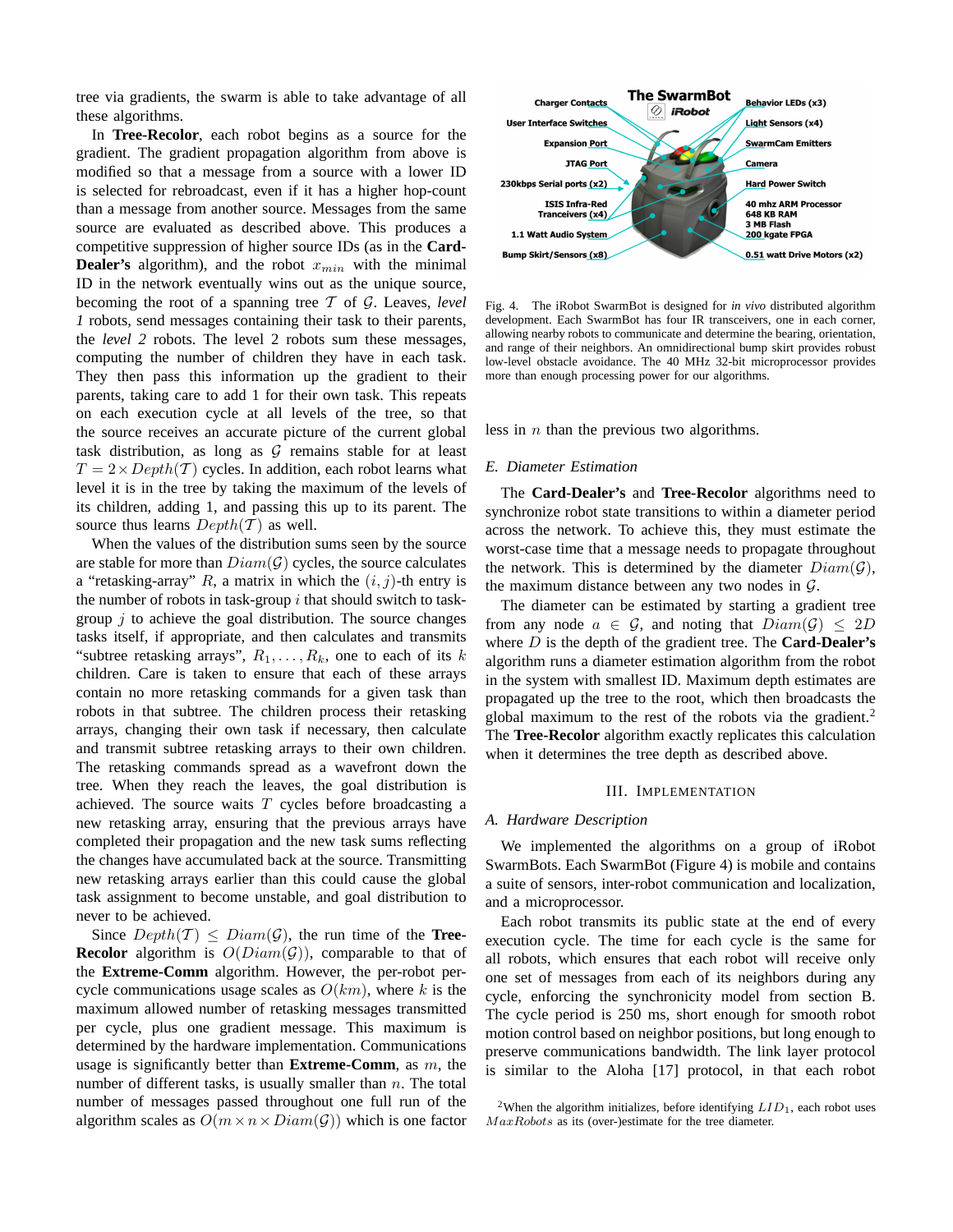| Algorithm            | running time           | Per Robot Comm. Rate | Total Comm.               | Error Variance |
|----------------------|------------------------|----------------------|---------------------------|----------------|
| <b>Random-Choice</b> | O(1)                   |                      |                           | D(1/n)         |
| <b>Extreme-Comm</b>  | $O(Diam(\mathcal{G}))$ | O(n)                 | $O(n^2Diam(\mathcal{G}))$ |                |
| Card-Dealer's        | $O(n \times Diam(G))$  | O(1)                 | $O(n^2Diam(\mathcal{G}))$ |                |
| <b>Tree-Recolor</b>  | $O(Diam(\mathcal{G}))$ | O(m)                 | O(nmDiam(G))              |                |

Fig. 3. Comparison of the asymptotic theoretical upper bounds on the four algorithms' running time, communications usage, and accuracy. The notation  $n$ , m, and G respectively denote the total number of robots in the network, the number of tasks in the goal distribution, and the network graph. Running time is defined as the number of execution cycles between stabilization of the robot population and stabilization of the final task distribution. The per-robot per-cycle communications rate is defined as the number of messages sent by a single robot in a single execution cycle. (There are four execution cycles per second.) The total communications burden on the network is defined to be the sum over all robots of the per-cycle per-robot communications rate until the algorithm converges. Accuracy is measured by the variance of the theoretical error distribution between final stabilized state and actual target distribution.

transmits with minimal  $3$  checking to prevent collisions with a neighboring robot's transmission. Care must be taken to not saturate the communications channel, as this can cause network "crystallization" and catastrophic communication failures. With 10 neighbors, each robot has sufficient bandwidth to receive about 18 messages per neighbor per cycle, a very tight constraint.

Each SwarmBot is adorned with large red, green, and blue "Behavior LEDs" and has a MIDI audio system. We use these lights and sounds to monitor the internal state of the robots. In particular, the task a robot has selected is represented by illuminating one of these LEDs, so we limited our experiments to three task groups – red, green and blue – to allow the use of a standard video camera for data collection.

# *B. Experiments*

We conducted three sets of experiments to measure each algorithm's assignment accuracy and convergence time, running time as a function of total number of robots, and stability to external disturbances.

*Convergence and Accuracy:* The first experiment was designed to measure convergence time and accuracy. Convergence error is defined as the distance from the current distribution vector and a fixed goal distribution  $p = (1/6, 1/3, 1/2)$ :  $e = ||dv(t) - \mathbf{p}||_2$ . The results are shown in Figure 5. All three algorithms were highly accurate, with **Extreme-Comm** and **Card-Dealer's** producing final assignments with no errors. The **Extreme-Comm** algorithm converged the fastest, but **Card-Dealer's** outperformed **Tree-Recolor** on average, ignoring the theoretical results that predict otherwise. The **Card-Dealer's** algorithm uses little communications, and ran exceptionally well on the Swarm. But, even for this small swarm, the average convergence time was 53 seconds, making this algorithm impractical for large swarms. The **Tree-Recolor** algorithm relies on gradient trees to propagate partial sums of the current distribution back to the root robot. Messages dropped during this process were common, which caused incorrect summations, leading to an incorrect distribution accumulating at the root, and then incorrect retasking arrays sent back down the tree. Some of the experimental runs showed the promise of the **Tree-Recolor** algorithm, with the correct assignment being achieved in two retasking cycles (21 seconds), only twice the minimum running time. There are techniques in the literature to help stabilize the tree computations (taking the max over windows of time, encoding packet routing history to deal with topology changes [15], etc.), some of which might bring the convergence time closer to the theoretical limits. It is interesting to note that **Extreme-Comm** and **Tree-Recolor** both measure the current distribution and use feedback to converge monotonically toward the goal, while **Card-Dealer's** makes uninformed task assignments at each round, causing the global error to increase while running.

*Running Time:* The second experiment measured the convergence time as a function of the number of robots in the network. We progressed from 4 to 25 robots, which is close to the bandwidth limit for **Extreme-Comm**. We arranged the robots so that the diameter of the network was known *a priori* and the minimum running time could be computed directly. For each group size, several runs from a random initial distribution to an assignment of  $p = (1/6, 1/3, 1/2)$  were timed. The execution cycle of 250 ms and the algorithm design were used to compute a lower bound on the running time, but actual running time depended on communications errors, as lost messages impeded performance. This can be modeled by extending the execution cycle and calculating expected running times. The expected execution cycle is  $\sim$  37% longer than the minimum [6]. The results are shown in Figure 6.

The **Extreme-Comm** algorithm performed well, but as the communications burden increased, the measured running times moved further from the expected running times, possibly because the communications usage was outside of the usage patterns used to characterize the system. The **Card-Dealer's** algorithm ran perfectly each time, generating data with almost no variance. Again, the **Tree-Recolor** algorithm ran slower than expected, with a large variance in convergence time. The source of errors was the same as the previous experiment incorrect sums caused by fragile gradient trees.

*Disturbance Rejection and Self-Stabilization:* The third set of experiments measured the disturbance rejection properties of the three algorithms. Four disturbances were introduced in sequence: 1. Initial transition from  $p = null$  to  $p = (1, 0, 0)$ , 2. transition from  $p = (1, 0, 0)$  to  $p = (0, 1/2, 1/2),$  3. transition from  $n = 24$  to  $n = 12$  while keeping p constant, 4. transition from  $n = 12$  to  $n = 24$  while keeping p constant. A centralized radio network was used to broadcast the new distribution and population commands to a group of 24 robots. Figure 7 shows the results, with grey lines indicating when

 $3$ If a robot is receiving a message, it will wait to transmit, but will not adjust the transmit time for the next neighbor cycle. This ensures synchronicity, but can cause repeated collisions when the robots are stationary.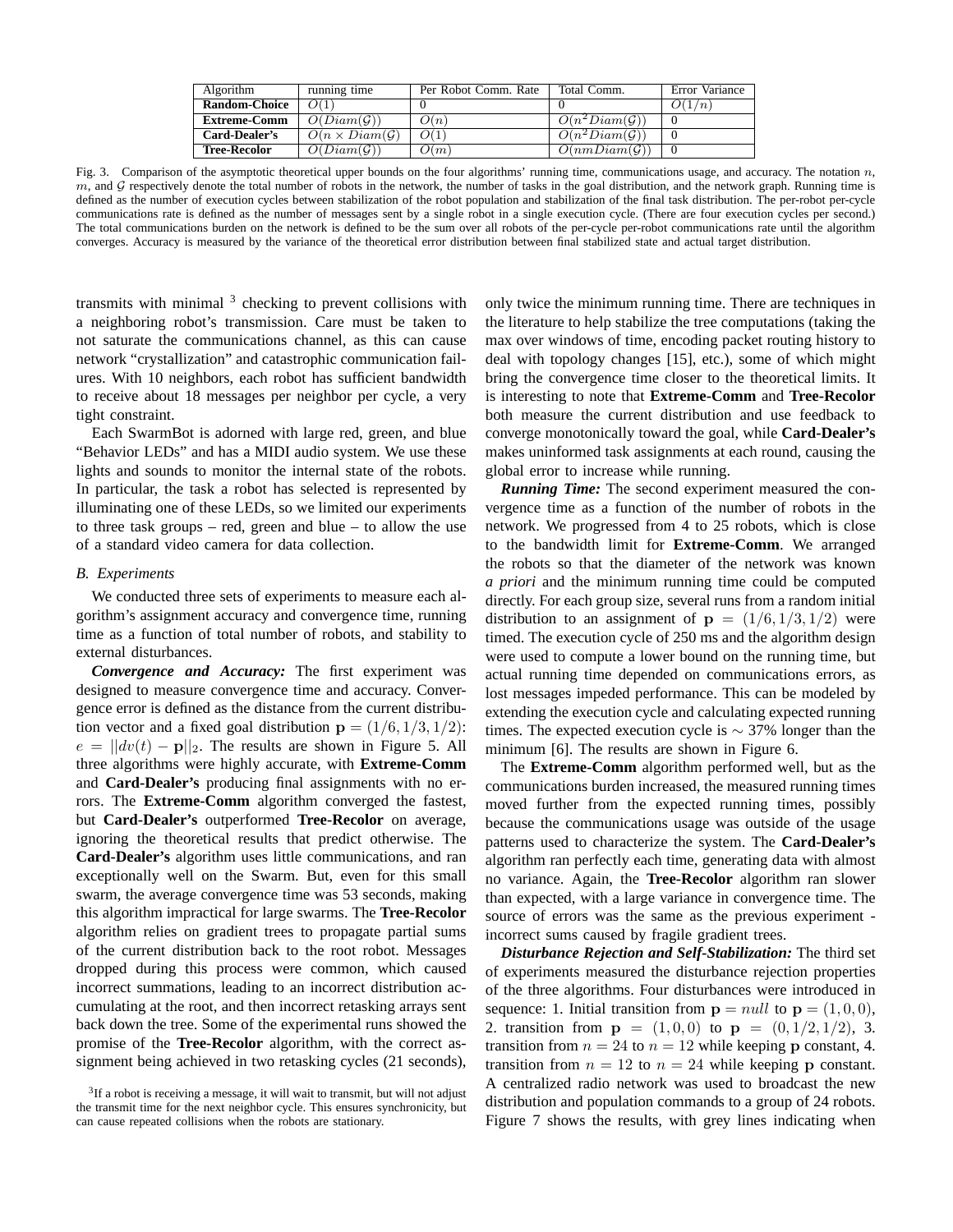

Fig. 5. The convergence properties were measured by running each algorithm 8 times on a group of 18 robots, and measuring the normalized error as a function of time. In all runs, the robots started from an random initial assignment, and converged towards  $p = (1/6, 1/3, 1/2)$ . The **Extreme-Comm** and **Card-Dealer's** algorithms' temporal performance was close to the theoretical limits, and both converged to the correct distribution in all runs with no error. The Tree-Recolor algorithm struggled with communication errors which extended its running time well beyond the theory, but it still converged to the desired distribution.



Fig. 6. The running time of all three algorithms scale with the total number of robots in the network. This graph shows time plotted against the number of robots on log-log axes. Configurations containing between 4 and 25 robots were tested. Solid lines show the predicted running time with no communications errors, dashed lines show the expected running time with typical errors. Dots are data points from individual experiments. The **Card-Dealer's** and **Extreme-Comm** algorithms performance was close to the expected running time, while the **Tree-Recolor** algorithm was far from expected. This was caused by incorrect summation information propagating back to the root of the gradient tree, making the subsequent retasking commands incorrect.

each of the disturbances occurred.

The **Extreme-Comm** algorithm should have easily handled all of these disturbances. Unfortunately, problems with the robots' radios corrupted many of the data sets. Attempts were made to separate errors caused by the experimental setup from errors caused by inter-robot communications, but unexplained variances are still present. The distribution change at  $t = 5$ occurs very quickly, because each robot has already compiled the list of all the other robots, and can select a new task in  $O(1)$ time. Removing half of the robots produced a plateau in the error from  $t = 10$  to  $t = 12.5$  because the timestamp in each RobotID message must become invalid before that message can be removed from a list of robots. This is in contrast to the next disturbance at  $t = 20$  when the 12 robots are turned back on. The algorithm adds robots as new messages arrive, quickly driving the error towards zero.

Because the **Card-Dealer's** algorithm does not measure the

current distribution, its worst case response to each disturbance is the same:  $2 \times n \times Diam(\mathcal{G})$ . The initial assignment and the distribution change show that **Card-Dealer's** only changes the task of one robot at a time. The small error after the population change from 24 to 12 robots is misleading, as removing random robots did not have a large effect on the global distribution, but caused **Card-Dealer's** to change the tasks on many of the remaining robots.

The **Tree-Recolor** algorithm was hindered by the same experimental setup as **Extreme-Comm** as well as the gradienttree summation errors mentioned earlier. As before, there was a large variance on convergence time, pointing to room for improvement.

# IV. CONCLUSION AND FUTURE WORK

The four solutions presented here exhibit different scaling properties and communications requirements. All four could find a place in the distributed algorithm designer's toolbox